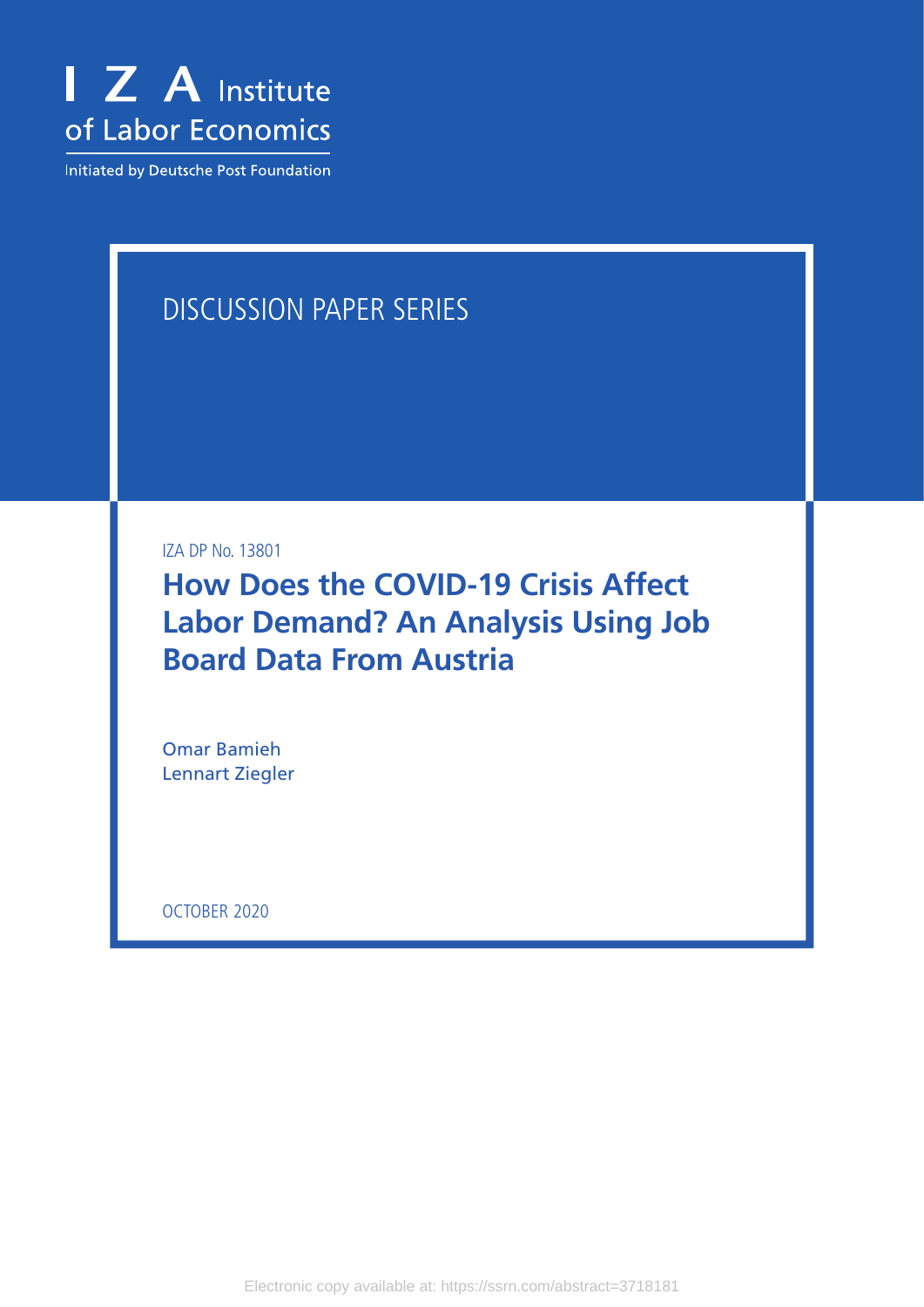

Initiated by Deutsche Post Foundation

## DISCUSSION PAPER SERIES

IZA DP No. 13801

# **How Does the COVID-19 Crisis Affect Labor Demand? An Analysis Using Job Board Data From Austria**

**Omar Bamieh** *University of Vienna*

**Lennart Ziegler** *University of Vienna and IZA*

OCTOBER 2020

Any opinions expressed in this paper are those of the author(s) and not those of IZA. Research published in this series may include views on policy, but IZA takes no institutional policy positions. The IZA research network is committed to the IZA Guiding Principles of Research Integrity.

The IZA Institute of Labor Economics is an independent economic research institute that conducts research in labor economics and offers evidence-based policy advice on labor market issues. Supported by the Deutsche Post Foundation, IZA runs the world's largest network of economists, whose research aims to provide answers to the global labor market challenges of our time. Our key objective is to build bridges between academic research, policymakers and society.

IZA Discussion Papers often represent preliminary work and are circulated to encourage discussion. Citation of such a paper should account for its provisional character. A revised version may be available directly from the author.

ISSN: 2365-9793

**IZA – Institute of Labor Economics**

| Schaumburg-Lippe-Straße 5-9 | Phone: +49-228-3894-0       |             |
|-----------------------------|-----------------------------|-------------|
| 53113 Bonn, Germany         | Email: publications@iza.org | www.iza.org |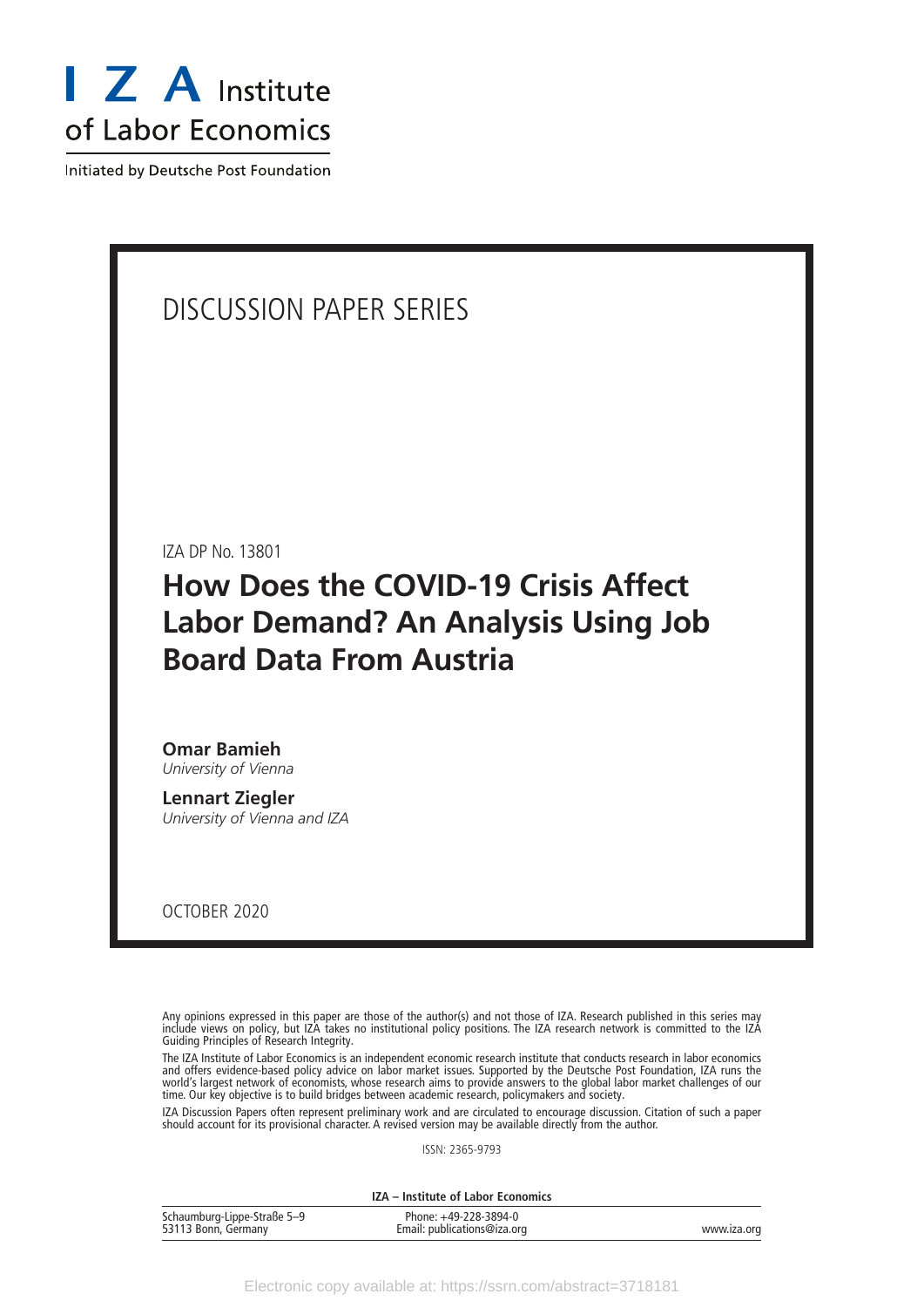# ABSTRACT

# **How Does the COVID-19 Crisis Affect Labor Demand? An Analysis Using Job Board Data From Austria\***

This study uses data from the largest Austrian job board to examine labor-demand responses in the first months after the start of the COVID lockdown in March 2020. Our analysis shows that the number of job postings declined by a third and remained low even when implemented restrictions were loosened again. The decrease in labor demand affected all levels of education to a similar extent. For the remaining vacancies, we observe lower wage offers. Analyzing job descriptions of vacancy posts, we also find that employers became more likely to offer teleworking options. When we control for changes in occupations, estimates remain very similar, suggesting that the impact is not driven by an increase in the demand for *teleworkable* occupations. To test the robustness of our results, we merge two external occupation-level teleworking measures to our sample. Both measures are highly correlated with telework references in job ads and yield comparable estimates for the differential impact of the pandemic on labor demand.

**JEL Classification:** J23, J31, J61, J63, O33, R23 **Keywords:** job postings, telework, COVID-19

**Corresponding author:**

Lennart Ziegler Department of Economics University of Vienna Oskar-Morgenstern-Platz 1 1090 Vienna Austria E-mail: lennart.ziegler@univie.ac.at

<sup>\*</sup> We thank the IZA for support under its Emergency Research Thrust.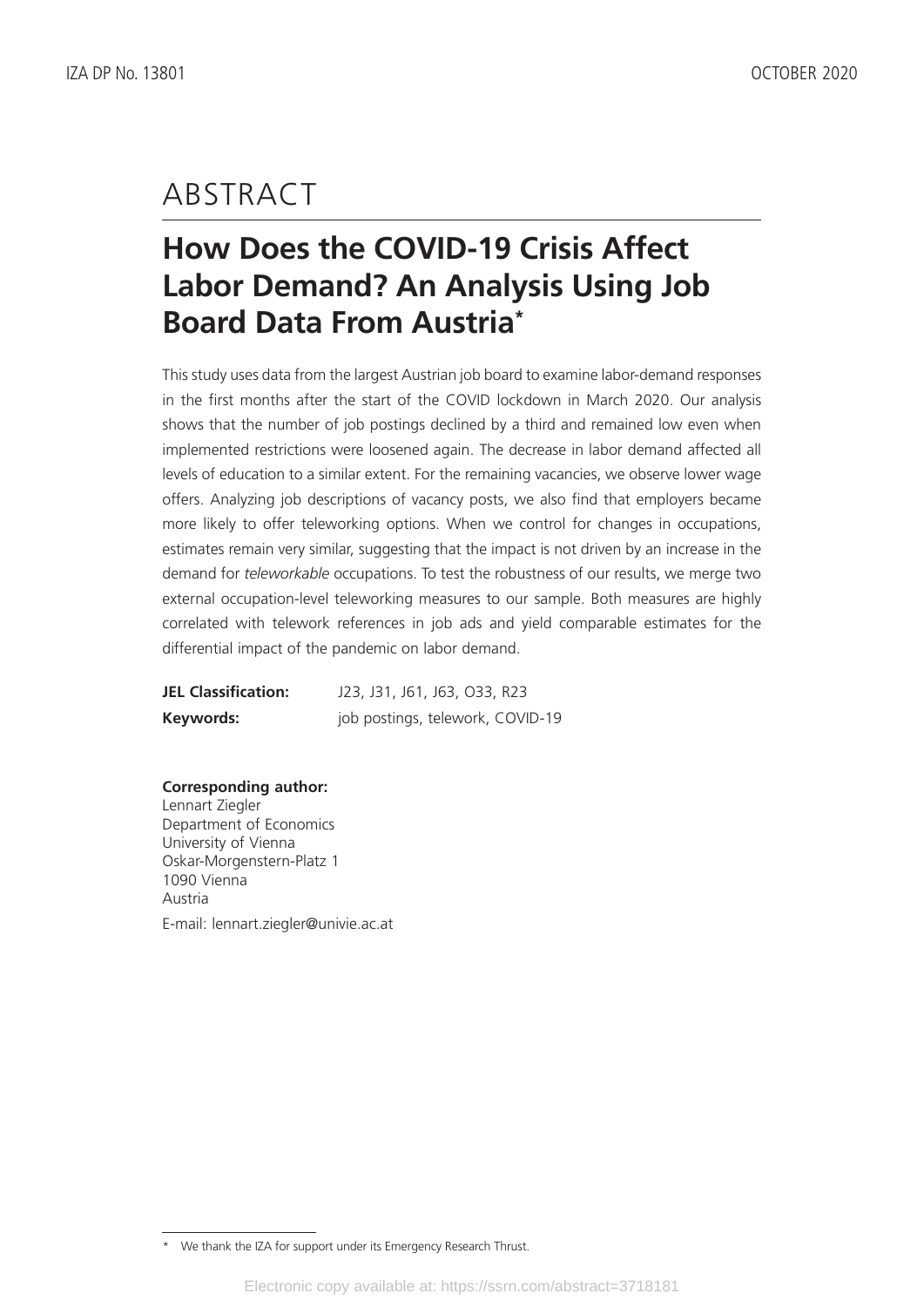### 1 Introduction

As a response to the outbreak of COVID-19, many countries around the world have implemented far-reaching measures to contain the spread of the virus, leading to a partial shutdown of the economy. Because many businesses are temporarily closed or face reduced demand, the crisis will likely have severe consequences for the labor market. It can be expected that firms reduce their demand for new workers because of the immediate negative economic impact. Facing great uncertainty about the duration of the pandemic and limitations in the hiring process, some employers might also decide to postpone hiring decisions to a later date.

In this project, we examine to what extent labor demand, measured in terms of vacancy postings, has changed during the crisis. Using data on various job characteristics such as education, occupation and wage offers, we analyze what type of jobs are most affected. In particular, we study how the pandemic has affected teleworking in the labor market. Due to severe contact restrictions, there has been a significant rise in the number of people who work from home. These changes may have long-lasting effects on the organization of work. While telework used to be rather the exception than the norm in many firms, employers might have become more open to teleworking options. Furthermore, firms might increasingly hire for jobs where telework is feasible. Our database allows us to quantify the change in teleworking possibilities and analyze what occupations are particularly affected.

To measure the impact on labor demand, we examine data obtained from the largest online job board in Austria. Compared to administrative labor market data, job postings have several advantages for our analysis. First, job ads are a direct measure of current labor demand. As the prevention measures entail school closures, the current crisis also affects labor supply of workers who need to take care of their children. Observed changes in equilibrium employment levels might thus be driven by both labor demand and labor supply shocks. Second, changes on online job boards can be observed in real time and allow to analyze very recent changes due to the COVID prevention measures. Third, vacancy posts often include information on various relevant job characteristics which are typically not observed in administrative records.

Our analysis reveals that the number of job postings declined by a third in the first month after the lockdown and remained low throughout our period of observation.[1](#page-3-0) While, in the first month, job ads requiring a university degree were less

<span id="page-3-0"></span><sup>&</sup>lt;sup>1</sup>This effect is similar in magnitude to the decrease in Swedish vacancies as documented by [Hensvik, Le Barbanchon and Rathelot](#page-19-0) [2020](#page-19-0)a.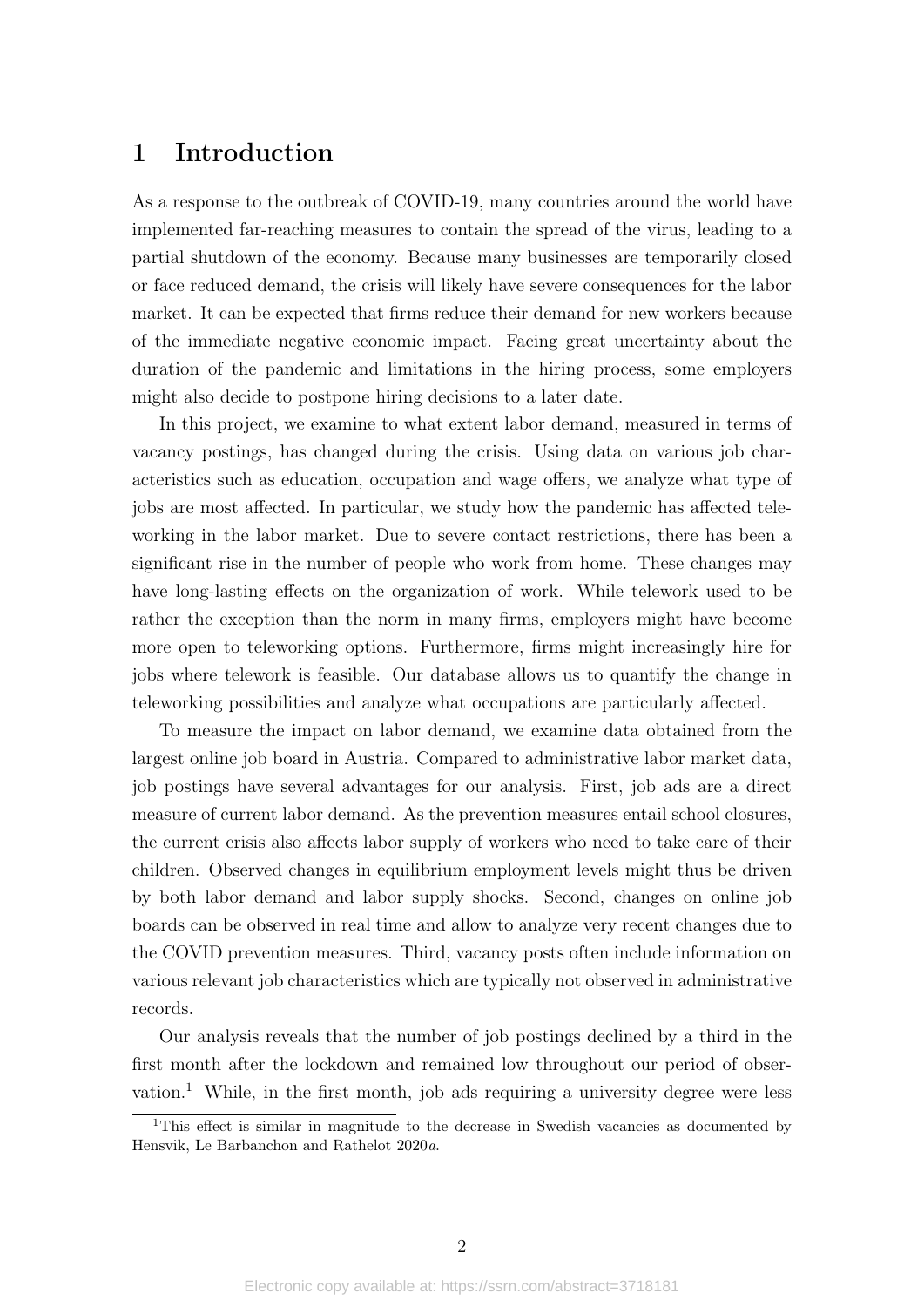affected, we observe similar decreases for all levels of education in later months. Due to the crisis, employers increasingly offer remote work arrangements in all affected months although many restrictions were loosened again during this period. Classifying occupations by the share of teleworking references before the pandemic, we further show that this effect is not driven by an increase in the demand for teleworkable occupations. To validate our results, we repeat the analysis using two alternative teleworking measures, which are constructed from the O\*NET database and the American Time Use Survey (see [Dingel and Neiman,](#page-19-1) [2020;](#page-19-1) [Hensvik, Le Bar](#page-19-2)[banchon and Rathelot,](#page-19-2) [2020](#page-19-2)b). Merging these measures to occupations of job ads, we observe a high correlation between all three classifications. In line with our previous finding, neither of the two alternatives suggests an increase in the relative demand for teleworkable occupations.

Several papers document the prevalence and consequences of working from home. [Oettinger](#page-19-3) [\(2011\)](#page-19-3) investigates the growth in home-based work from 1980 to 2000. His findings suggest that employer costs of providing home-based work arrangements have decreased and that advances in information technology might be an important source of these falling costs. There is little evidence of the productivity gains or losses from switching to remote work arrangements yet. Conducting a randomized controlled trial within the call center of a Chinese travel agency, [Bloom et al.](#page-19-4) [\(2015\)](#page-19-4) show that working from home can increase performance. Many workers would also welcome more telework options. [Mas and Pallais](#page-19-5) [\(2017\)](#page-19-5) document that the average worker is willing to give up eight percent of wages to work from home.

Since the beginning of the pandemic, there has been a remarkable volume of research on the potential of remote work to respond to the crisis. [Dingel and Neiman](#page-19-1) [\(2020\)](#page-19-1) use occupational descriptions from the Occupational Information Network (O\*NET) to estimate the degree to which different occupations in the United States can be done remotely. They find that 37% of jobs in the United States can be performed entirely at home. [Boeri, Caiumi and Paccagnella](#page-19-6) [\(2020\)](#page-19-6) find similar results for Italy (24%), France (28%), Germany (29%), Spain (25%), Sweden (31%) and the United Kingdom (31%).

Recent survey evidence shows how the pandemic has affected telework. According to a survey conducted in 26 EU countries by [Eurofound](#page-19-7) [\(2020\)](#page-19-7), 37 percent of workers started to telework due to the pandemic. Austria is among the countries with the largest proportion of workers who switched to remote work arrangements (41 percent). Pointing to the potential benefits of teleworking, the same study finds that in countries where more people began working from home, fewer workers reported that their working time decreased. For the United States, [Bick, Blandin and](#page-19-8)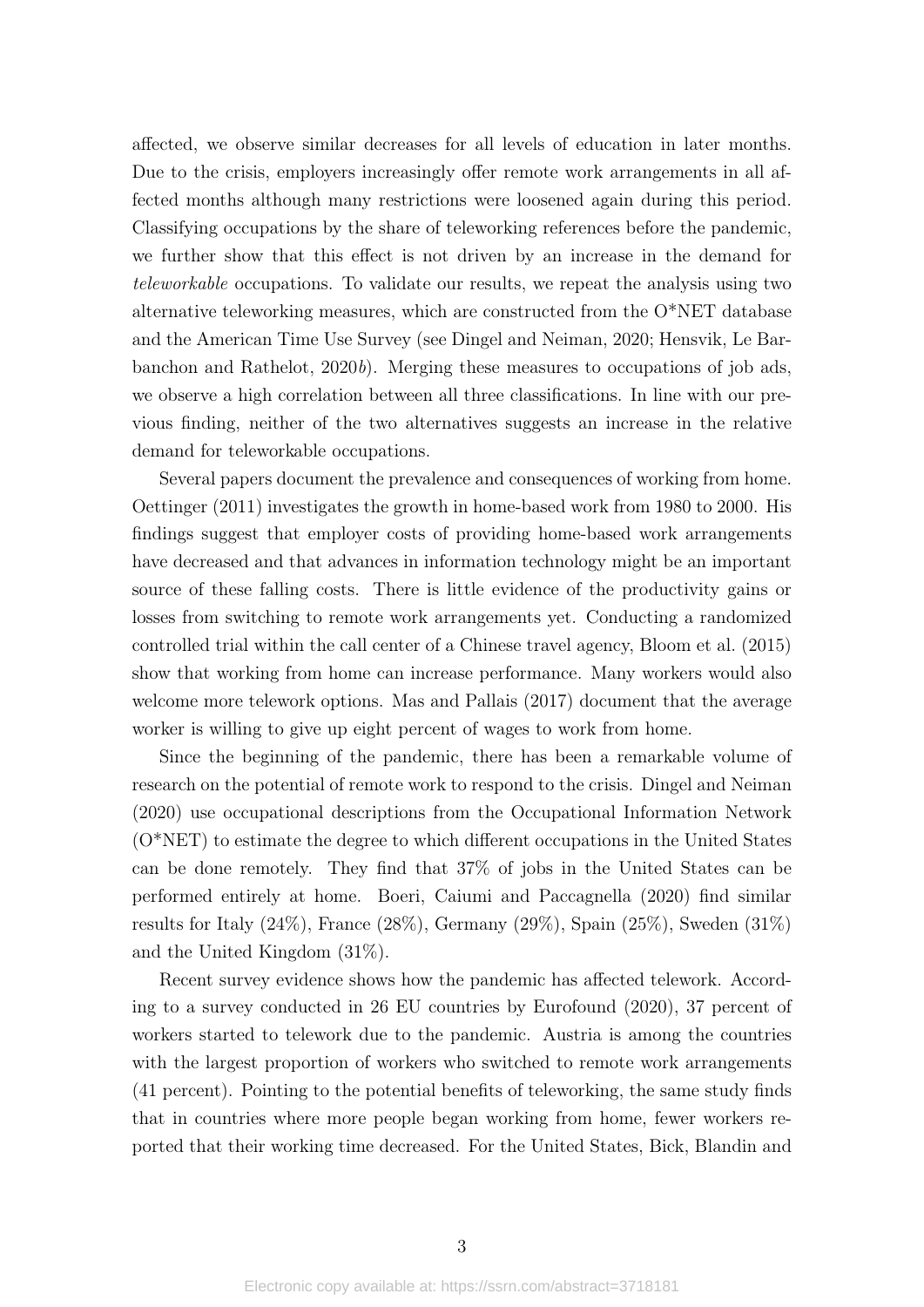[Mertens](#page-19-8) [\(2020\)](#page-19-8) find that about 35 percent of the workforce worked entirely from home in May 2020, up from 8.2 percent in February 2020. [Brynjolfsson et al.](#page-19-9) [\(2020\)](#page-19-9) report that nearly half of the individuals they surveyed said they were working from home during the first week of April 2020.

Our study adds to this literature by providing direct evidence on how employers change their demand for teleworkers. Analyzing vacancy data allows us to isolate the labor demand channel from the impact of labor supply shocks. We interpret our finding as an increase in the willingness of employers to offer remote work arrangements if the job can be done remotely. During the pandemic, many firms have invested in hardware and bandwidth to render teleworking feasible, and workers have learned how to use collaborative software. In light of these human, physical, and organizational investments, it could be that the pandemic has accelerated the already existing shift towards home-based work. This pattern is in line with evidence of a recent study by [Hershbein and Kahn](#page-19-10) [\(2018\)](#page-19-10), showing that recessions can accelerate structural changes in the labor market.

### 2 Data and empirical strategy

#### 2.1 AMS e-jobroom

Our empirical analysis focuses on the Austrian labor market. The vacancy posts are obtained from the *AMS e-Jobroom*, which is the online job board of the public employment administration (AMS) in Austria. This platform offers the biggest pool of vacancies in Austria. According to a representative quarterly survey among establishments conducted by Statistics Austria, the AMS has covered about 50- 60 percent of all open vacancies in recent years. For most job ads, the public employment administration processes the provided information and updates the corresponding job posts regularly. Daily checks for activity by AMS employees significantly reduce the number of inactive vacancies, which are common on online job boards [\(Cheron and Decreuse,](#page-19-11) [2017\)](#page-19-11).

Job posts on the e-Jobroom contain both structured and unstructured information. Structured information includes characteristics reported in separate columns for all vacancies and often corresponds to the filters in the search mask. These data include firm name, firm location, occupation, required education, and work extent. Unstructured information includes attributes described in the open text section and needs to be extracted using text pattern matching. Characteristics that we obtain from the ad text are teleworking options, required work experience and posted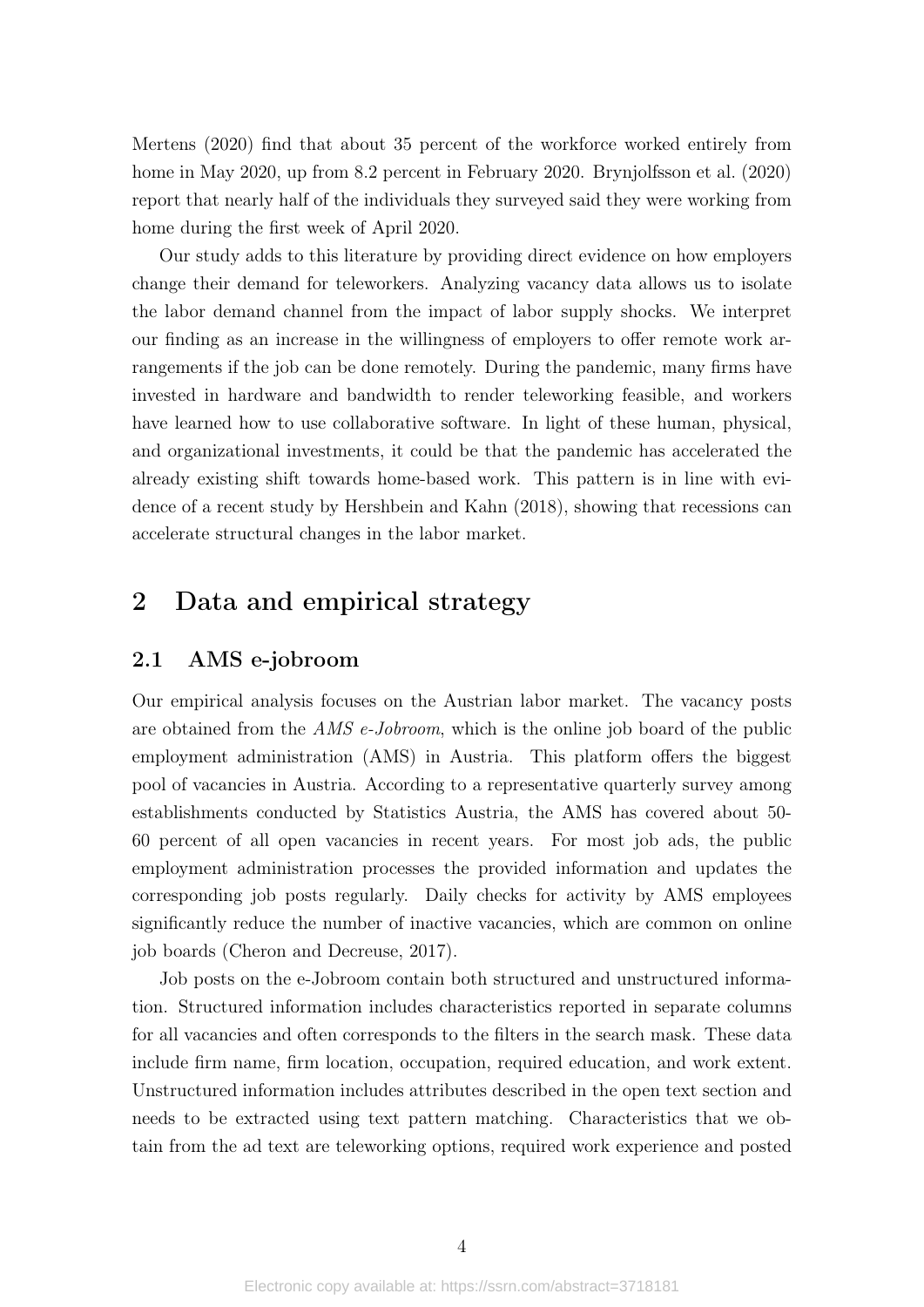wages.<sup>[2](#page-6-0)</sup>

Employers can mention possibilities to work from home in the job description. In total, we search for matches to 19 expressions commonly used in the German and English language to describe remote work (e.g. telework or working from home). We label a job as teleworkable if there exists at least one reference in the job description.

To classify occupations on the job board, the Austrian public employment service uses its own classification system, which distinguishes about 500 different occupations in our sample of job ads. The appendant occupational dictionary includes references to the corresponding 4-digit codes of the International Standard Classification of Occupations (ISCO 08).[3](#page-6-1) We use the ISCO classification to group occupations by the degree to which remote work arrangements are feasible and to estimate the differential impact of COVID-related restrictions. The ISCO codes also allow us to link our dataset to external data that have been previously used to quantify teleworking. Following [Dingel and Neiman](#page-19-1) [\(2020\)](#page-19-1) and [Hensvik, Le Barbanchon and](#page-19-2) [Rathelot](#page-19-2) [\(2020](#page-19-2)b), we merge the job ads to data from the Occupational Information Network (O\*NET) and from the American Time Use Survey (ATUS), which enables us to corroborate our own teleworking measure and test the robustness of our estimates.

#### 2.2 Descriptive statistics

Vacancy postings for all regular work contracts have been scraped from the job board once every month since November 2018. Our estimation sample covers 20 months up to June 2020 and contains information on more than 1.3 million job ads. To minimize measurement error, we drop a small number of postings with very short ad texts (<50 words) or without information on occupation and required education, which amount to 12 percent of the initial sample.

Table [1](#page-7-0) provides summary statistics for the key outcomes and control variables of our analysis. The majority of ads lists basic school education or vocational training as required level of education. About 17 percent of ads are targeted towards applicants with higher secondary or university degree.

Overall, only 0.33% of ads contain a reference to teleworking but the share differs considerably by required education. While we find almost no matches for ads targeting lower levels of education, 1.64% of ads for higher educated workers

<span id="page-6-0"></span><sup>2</sup>For a more detailed description of the dataset and job posting regulations in Austria, see [Ziegler](#page-20-0) [\(2020\)](#page-20-0).

<span id="page-6-1"></span> $3$ The occupational dictionary is available at <https://www.ams.at/bis> (in German). If no unique match exists, we attribute the respective job ads to multiple ISCO codes with equal weight.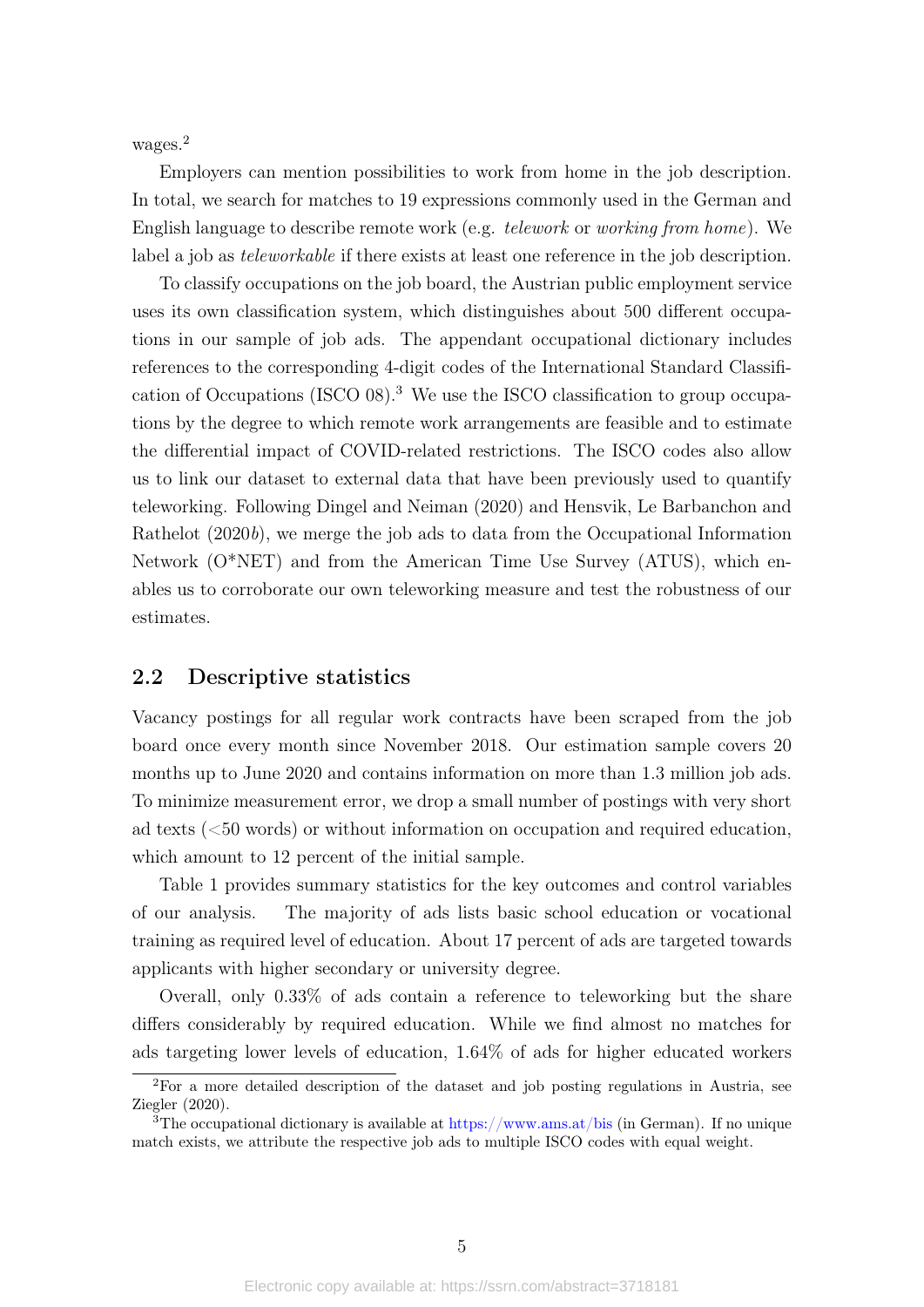<span id="page-7-0"></span>

|                              | Mean | <b>SD</b> |                                     | Mean     | SD.    |
|------------------------------|------|-----------|-------------------------------------|----------|--------|
| Extent of work:              |      |           | $\#$ words                          | 192.57   | 88.00  |
| - Full-time                  | 0.73 | 0.44      | Posted monthly wage                 | 2,117.79 | 618.81 |
| - Part-time                  | 0.16 | 0.37      | Work experience required            | 0.48     | 0.50   |
| - Full- or part-time         | 0.11 | 0.31      | Telework reference $(\times 100)$ : |          |        |
| Required level of education: |      |           | Overall                             | 0.33     | 5.74   |
| - Compulsory schooling       | 0.32 | 0.47      | - Compulsory schooling              | 0.06     | 2.36   |
| - Vocational training        | 0.52 | 0.50      | - Vocational training               | 0.17     | 4.15   |
| - Higher school / gymnasium  | 0.11 | 0.31      | - Higher school / gymnasium         | 1.21     | 10.91  |
| - (Applied) university       | 0.06 | 0.23      | - (Applied) university              | 1.64     | 12.70  |

Table 1: Descriptive statistics

NOTE: The full sample contains 1,334,000 job postings observed between November 2018 and June 2020.



<span id="page-7-1"></span>

Occupational group (ISCO-08 2-digit)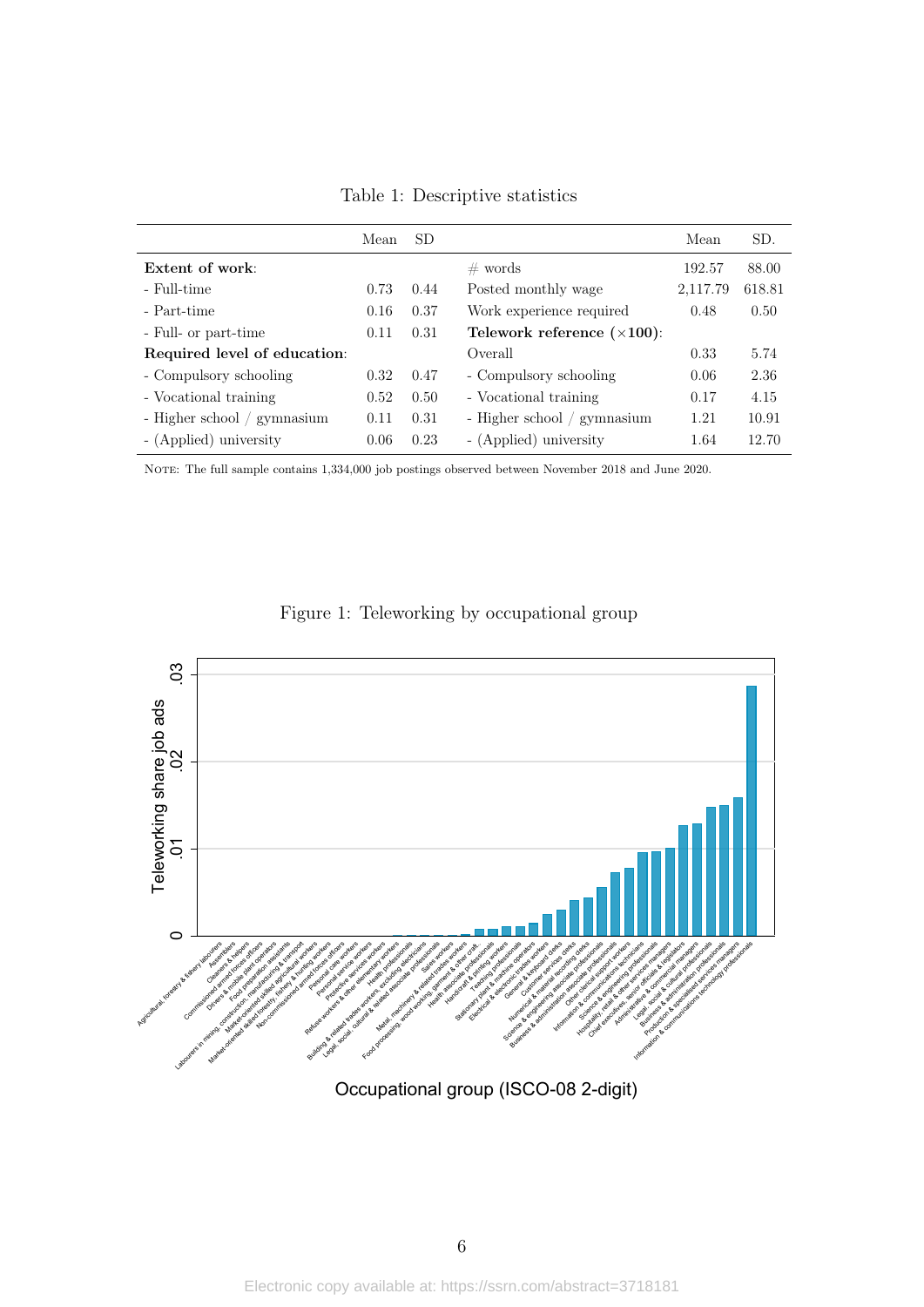mention teleworking. Because of these stark differences, we will also report changes in teleworking options during the crisis by educational group.

To determine the extent to which telework is feasible in different occupations, we use the sample of job ads observed before the crisis and compute the share of ad texts with teleworking reference for every occupation. Figure [1](#page-7-1) reports the corresponding shares for each 2-digit ISCO code. As expected, for most blue-collar occupational groups such as drivers, assemblers or agricultural workers, employers report no teleworking options at all. For white-collar occupations, we observe large differences between the different groups, mostly ranging between 0 and 1.5 percent. Especially, professionals and managers are offered the possibility to telework more frequently. IT occupations constitute a clear outlier with the highest share of teleworking jobs (3 percent). While these shares appear to be too low to capture the full potential of teleworking in the labor market, the observed differences can be used to classify occupations by the degree of teleworking capabilities.

#### 2.3 Estimation

Like many other countries, Austria implemented several measures to prevent the spread of COVID-19. A nationwide curfew, which included school closures, was enacted on 16 March 2020. Since our data collection always takes place at the beginning of each month, job ads posted in April, May and June are affected by the crisis. Between mid-April and mid-May, shops and other businesses were gradually allowed to reopen. Our data thus cover different stages of the crisis. While the country was still under lockdown in April, most restrictions have been loosened again by June.

To estimate the impact of the pandemic, we propose the following regression equation,

$$
Y_{imy} = \alpha_m + \beta_y + \gamma D_{imy} + \delta X_{imy} + u_{imy},\tag{1}
$$

where  $Y_{imy}$  denotes the outcome and  $D_{imy}$  indicates whether job ad i was posted during the crisis (April to June). Month and year fixed-effects, denoted by  $\alpha_m$  and  $\beta_y$ , account for time trends and seasonality. To control for additional confounding factors, we also add a vector  $X_{imy}$  of job characteristics. Our base controls include indicators for labor market regions, the extent of work and required work experience. In some specifications, we additionally control for the required level of education as well as occupation and firm fixed-effects. To examine if effects change when restrictions are removed again, we also estimate regressions with separate indicators for the three affected months.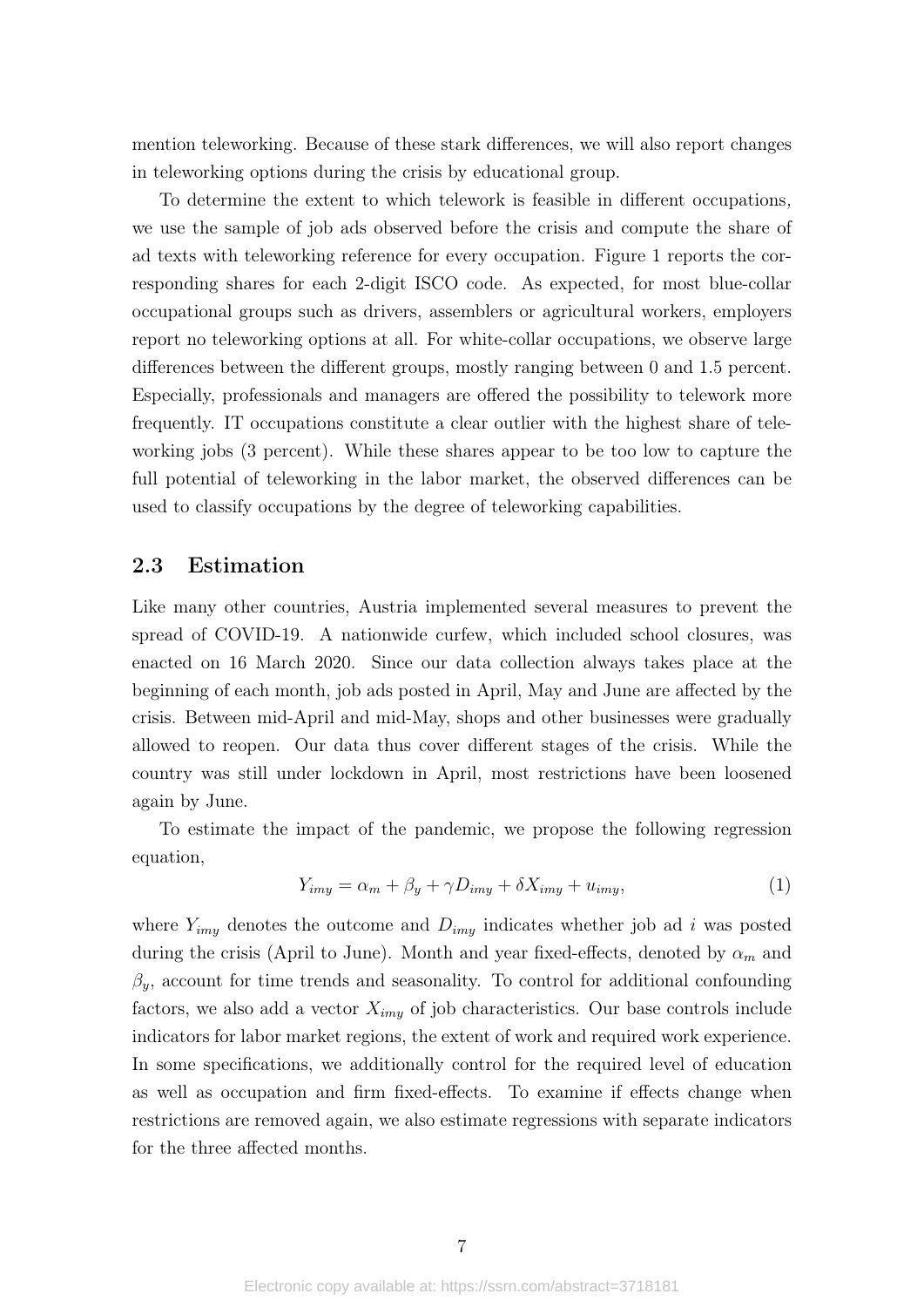### 3 Empirical findings

Figure [2](#page-9-0) illustrates the overall unadjusted impact of the pandemic on labor demand. The number of postings on the job board significantly dropped since April. While during the same months of the previous year, the job board listed about 75,000 job ads, we observe only about 50,000 during the crisis, which corresponds to a relative decrease of about one third. In the remainder of this section, we examine which vacancies are most affected and to what extent wage offers and teleworking options change as a response to the crisis.

<span id="page-9-0"></span>

Figure 2: Overall impact of the pandemic on labor demand

#### 3.1 Education and wages

At the onset of the crisis, many low-educated workers such as retail workers or waiters were disproportionately affected by unemployment because shops and restaurants had to remain closed. Overall, our results suggest that differences in vacancy posts by education are less pronounced than changes in unemployment. Clear differences can only be observed at the onset of the crisis. In April, we estimate the largest decrease (38 percent) for job ads that require compulsory schooling. Vacancies for university applicants only decreased by about 22 percent. In the following two months, these differences disappear. In fact, the relative decrease is the largest among university graduates in May and June. These trends coincide with the timing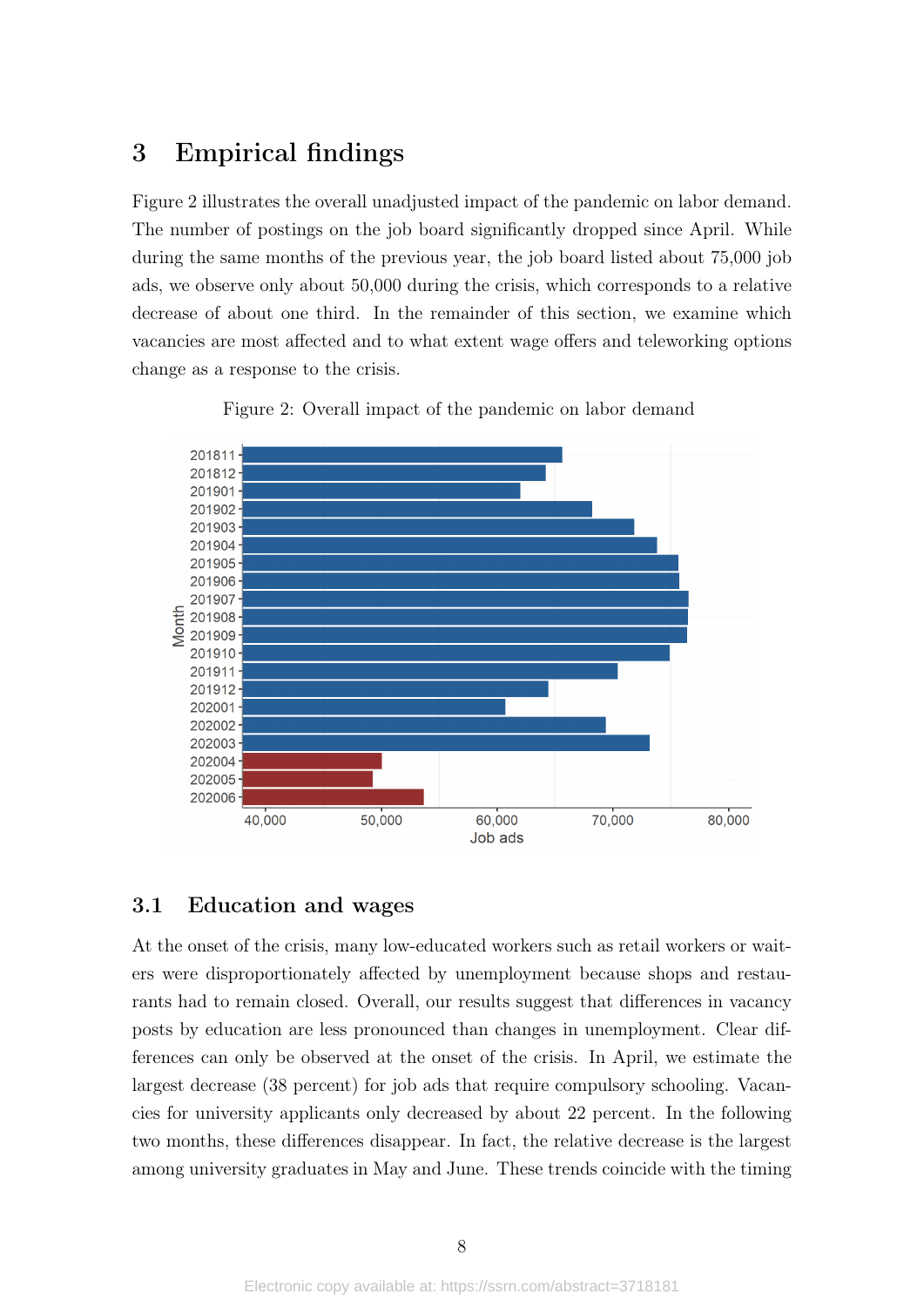

Figure 3: Impact by education

Note: Black lines indicate 95-percent confidence intervals.

of the restrictions implemented by the Austrian government. While the initial lockdown affected low- and medium-educated workers to a larger extent, the longer-run consequences of the crisis after the lockdown can be felt by all levels of education similarly.

Next, we examine how wage postings are affected by the pandemic. In Austrian job listings, employers are required to specify the starting gross wage excluding bonuses or other extra payments. Firms that do not comply with these rules may be fined for violation by local authorities. Whereas the posted wage cannot be below the respective collective bargaining wage of a position, employers can post higher wages. If firms want to attract qualified applications and are able to overpay, it can be advantageous to post a higher wage.

Table [2](#page-11-0) reports changes in the logarithm of monthly wage offers. Using only our base controls, we find that posted wages increased by 0.8 percentage points in April to June. Yet, estimates in column (2) to (4) show that the positive effect is entirely driven by changes in employers and occupations. Because high-paying firms offer relatively more jobs and high-payed occupations are in higher demand during the pandemic, we observe a small but significant decrease in posted wages of about 0.25 percentage points when accounting for fixed-effects. The lower part of Table [2](#page-11-0) reports changes separately for all affected months. Although the negative impact steadily attenuates over time, posted wages still remain 0.2 percentage points lower three months after the onset of the crisis.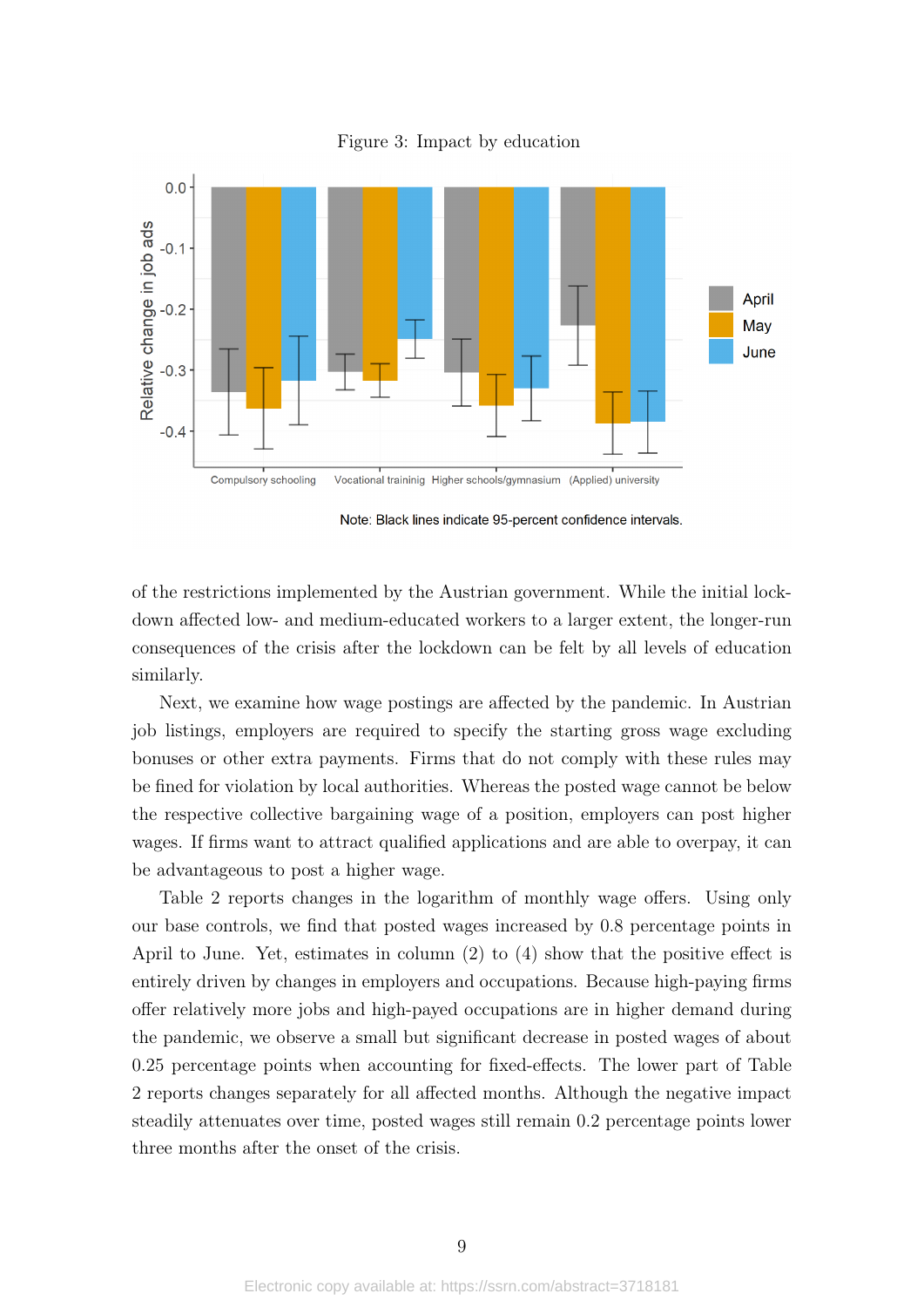<span id="page-11-0"></span>

|               | (1)                   | (2)                 | (3)                    | (4)                    |
|---------------|-----------------------|---------------------|------------------------|------------------------|
| Overall       | $0.836***$<br>(0.044) | $-0.058$<br>(0.054) | $-0.133***$<br>(0.044) | $-0.247***$<br>(0.044) |
|               |                       |                     |                        |                        |
| April         | $0.870***$            | $-0.190***$         | $-0.061$               | $-0.301***$            |
|               | (0.030)               | (0.033)             | (0.036)                | (0.038)                |
| May           | $0.896***$            | 0.009               | $-0.177***$            | $-0.240***$            |
|               | (0.029)               | (0.032)             | (0.036)                | (0.041)                |
| June          | $0.744***$            | 0.015               | $-0.160***$            | $-0.198***$            |
|               | (0.030)               | (0.036)             | (0.038)                | (0.041)                |
| Firm FE       |                       |                     |                        |                        |
| Occupation FE |                       |                     |                        |                        |

Table 2: Impact on posted wages

NOTE: 1,334,000 observations. \*  $p<0.10$ , \*\*  $p<0.05$ , \*\*\*  $p<0.01$ . The dependent variable is the logarithm of posted monthly wages. Estimates are reported in percentage points. All regressions control for region, extent of work and required work experience. Standard errors are clustered at the month-year level.

These estimates suggest that employers have become, on average, less generous, which may negatively affect the wage level of new hires during the crisis. This finding is consistent with our hypothesis that firms post high wages to attract more qualified applicants. Because of the strong decrease in labor demand, such wage incentives might not be necessary anymore.

### 3.2 Teleworking and occupations

Our hypothesis is that the pandemic has affected the demand for teleworkable vacancies. Especially at the onset of the crisis, jobs without telework options might not be possible to execute due to contact restrictions and closed premises. Because employers face uncertainty about the duration of implemented measures, they might postpone hiring for such vacancies. As a result, occupations where teleworking is feasible should experience a weaker drop in labor demand. Furthermore, we expect that employers are more likely to offer teleworking for a given occupation. Due to the strict contact restrictions, many workers were forced to work from home. If employers, who were initially reluctant to allow teleworking, realize that their employees can be equally productive at home, they may decide to introduce this option even to new hires.

By law, there exists neither a right nor an obligation in Austria to telework unless explicitly specified in the work contact. On 10 March, the government advised firms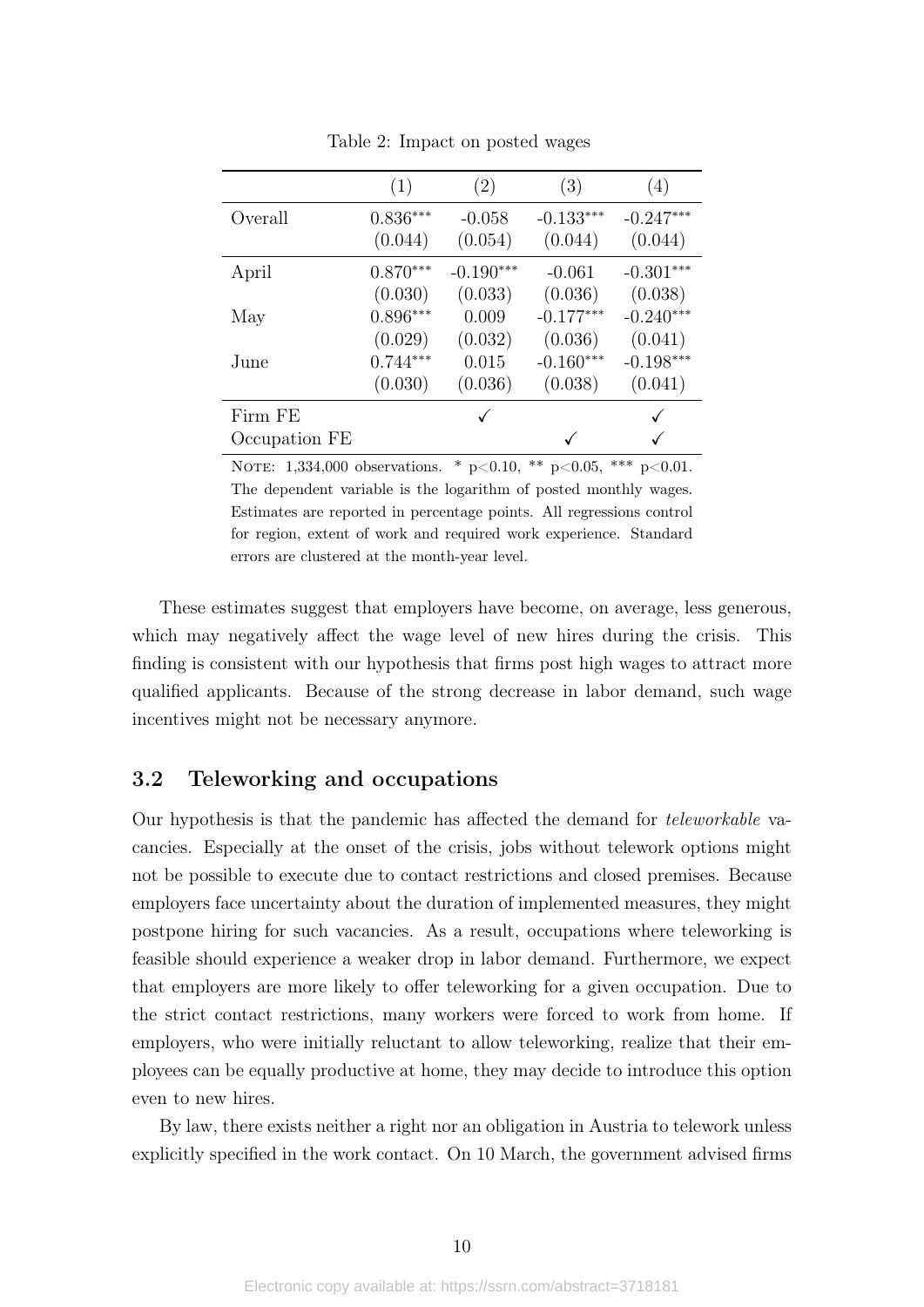to allow teleworking. About one week later, a decree by the social ministry required that all firms had to switch to teleworking if the job did not require the presence of the employee. A second decree, which is in effect since 1 May and lasts until 31 December 2020, further specifies that employers have to guarantee that employees can always keep a minimum distance of one meter. If it is not possible to keep the minimum distance, other suitable safety measures such as dividing walls or working in fixed teams are required.<sup>[4](#page-12-0)</sup> Our period of observation thus covers one month (April) in which all teleworkable jobs had to be done from home and two months (May and June) in which some workers already returned to their workplace.

Regression results of Table [3](#page-13-0) show how the crisis affected teleworking references in job ads. We observe a small overall increase of about 14 percent in the likelihood of mentioning teleworking opportunities, which can be explained by job ads posted immediately after the crisis. Later on, the coefficient decreases and fades to be statistically significant. When we split the sample by required level of education, we observe that most of the increase, both in absolute and relative terms, stems from vacancies for job seekers with at least higher secondary schooling. Compared to an average share of 1.56 percentage points in the month before the crisis, teleworking references increased by a fourth in this group. Although the impact decreases again over time, the estimated coefficient still remains large in June. For vacancies targeted at university graduates, we only observe a significant increase in teleworking in April.

To examine whether changes in employers or occupations can explain the rise in teleworking, we additionally control for firm and occupation fixed-effects. Because most of the impact comes from job ads for higher educated workers, we restrict our estimation sample to this group. The corresponding estimates are reported in Table [4.](#page-15-0) Adding firm fixed-effects decreases the estimated effect by one third. Employers who used to offer teleworking already before the crisis should indeed be less affected by the contact restrictions. As a result, the negative labor demand effect is less pronounced for these firms. Furthermore, we observe that the impact explained by firm fixed-effects diminishes in later months of the crisis, when remote work was not required anymore.

It is likely that a similar correlation also exists between teleworking and occupations. Yet, controlling for occupations leaves the coefficients in columns (2) and (4) remarkably unchanged. Only about 5-10 percent of the overall impact can be explained by changes in occupations. This shows that the observed increase is not driven by higher demand for teleworkable occupations.

To better understand the underlying trends, we estimate changes for each ma-

<span id="page-12-0"></span><sup>&</sup>lt;sup>4</sup>See decree *[Covid-19-Lockerungsverordnung](https://www.ris.bka.gv.at/GeltendeFassung.wxe%3FAbfrage%3DBundesnormen%26Gesetzesnummer%3D20011162)* issued by the Austrian social ministry (in German).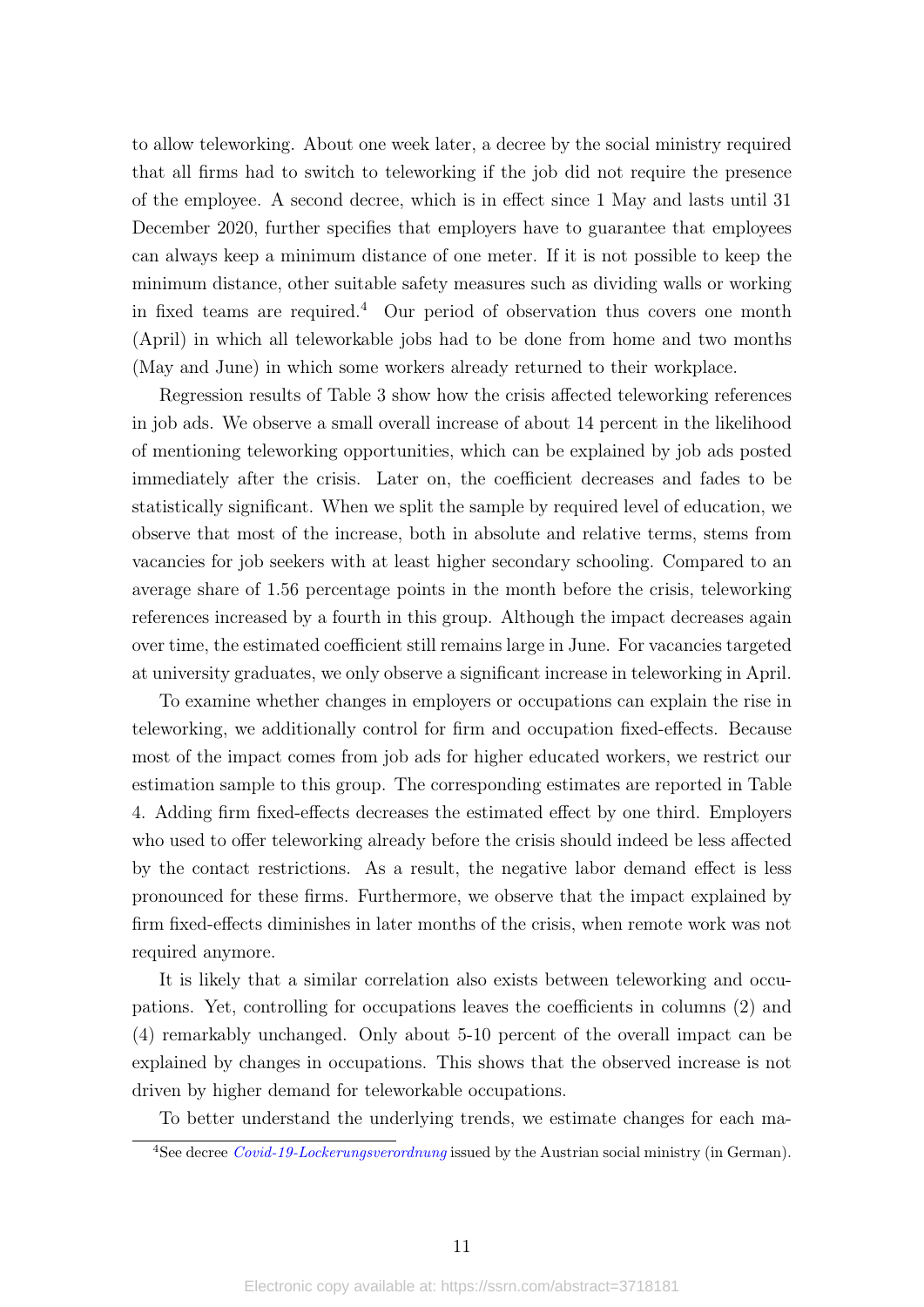<span id="page-13-0"></span>

|                | All        | Compulsory<br>schooling | <b>Vocational</b><br>training | Higher<br>schooling | (Applied)<br>university |
|----------------|------------|-------------------------|-------------------------------|---------------------|-------------------------|
| Overall        | $0.054*$   | $0.025***$              | $0.018*$                      | $0.407***$          | 0.136                   |
|                | (0.027)    | (0.008)                 | (0.010)                       | (0.107)             | (0.191)                 |
| April          | $0.122***$ | $0.024***$              | $0.032***$                    | $0.509***$          | $0.435***$              |
|                | (0.018)    | (0.008)                 | (0.009)                       | (0.095)             | (0.133)                 |
| May            | $0.031*$   | $0.036***$              | 0.005                         | $0.385***$          | $-0.086$                |
|                | (0.018)    | (0.008)                 | (0.009)                       | (0.095)             | (0.118)                 |
| June           | 0.010      | $0.015*$                | $0.018*$                      | $0.324***$          | 0.039                   |
|                | (0.018)    | (0.008)                 | (0.009)                       | (0.105)             | (0.123)                 |
| Pre-COVID mean | 0.39       | 0.08                    | 0.22                          | 1.56                | 1.38                    |
| Observations   | 1,352,432  | 429,173                 | 700,607                       | 145,972             | 76,680                  |

Table 3: Impact on teleworking by education

NOTE: \*  $p<0.10$ , \*\*  $p<0.05$ , \*\*\*  $p<0.01$ . The dependent variable is a telework-reference indicator. Estimates are reported in percentage points. All regressions control for region, extent of work and required work experience. Standard errors are clustered at the month-year level.

jor occupational group (2-digit ISCO code) separately. Figure [4a](#page-14-0) plots the groupspecific change in teleworking references by the share of references observed before the crisis. Analogue to our previous regression estimates, the likelihood of teleworking increases for most occupations. Overall, we observe a positive correlation between pre-COVID levels and increases after March, with some notable exceptions. As expected, occupations with almost no references before the crisis are not affected because the associated tasks cannot be done from home. Instead, job postings for occupations with medium levels of teleworkability, such as business and administration professionals, increase opportunities for remote work. Occupations in the group of IT and communication professionals, which were already highly teleworkable before the pandemic, exhibit no significant changes. Most of the estimated increase thus stems from occupations with medium pre-crisis levels. This is in line with the hypothesis that some employers refrain from offering telework even though the job would allow to work remotely. Due to the pandemic, teleworking has become a more common feature for these occupations.

Our regression estimates in Table [4](#page-15-0) indicate that the rise in telework does not result from an underlying change in labor demand for specific occupations. To illustrate this finding, we compute the change in the number of vacancies for all major occupational groups and sort them again by their pre-COVID share of remote-work references. Figure [5b](#page-14-1) shows that all groups experience a significant drop in vacancies and that the decrease in labor demand does not depend on the pre-pandemic level of teleworkability.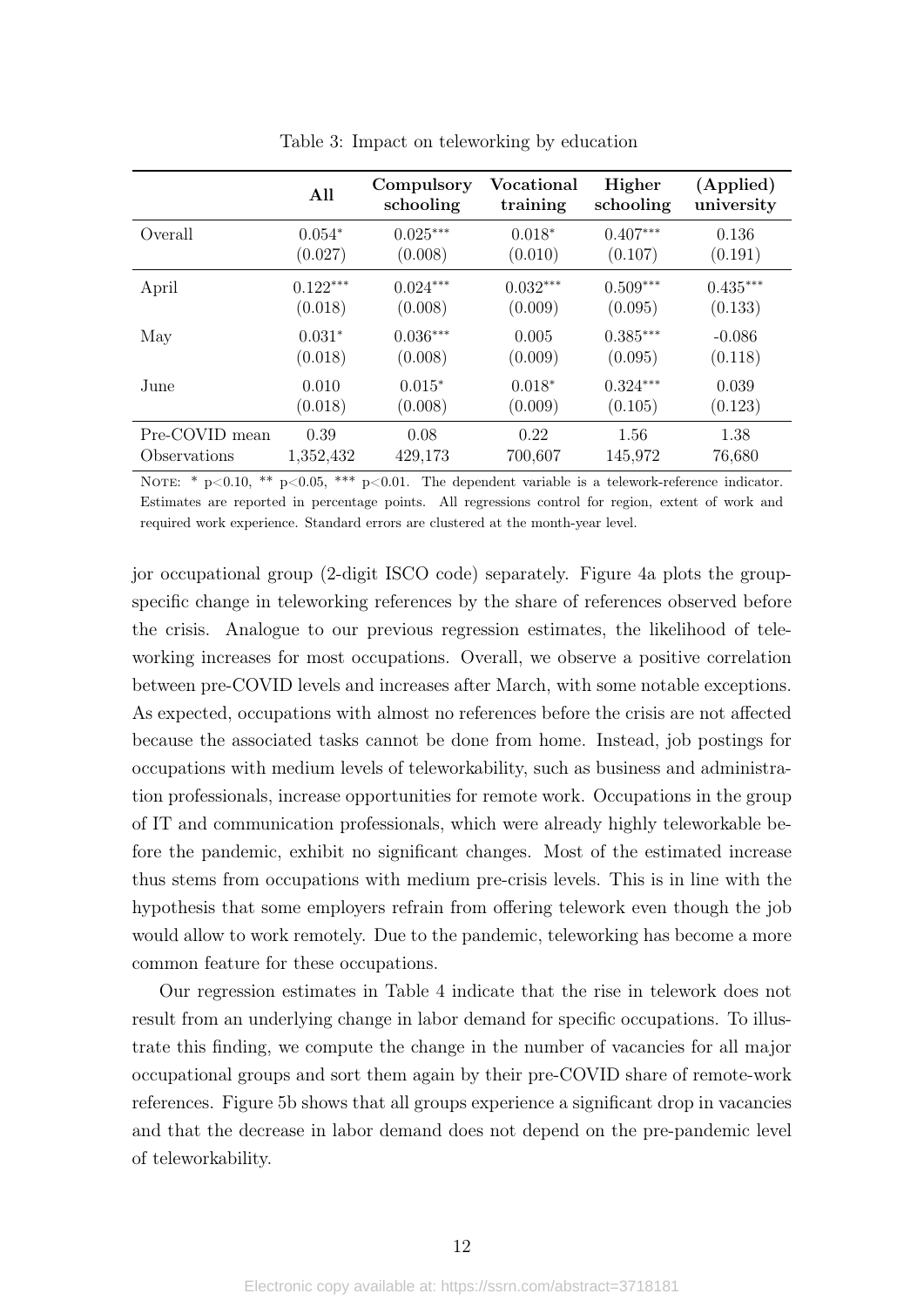#### Figure 4



<span id="page-14-0"></span>

Note: *Other* includes all occupational groups with a pre-Covid teleworking share below 0.1pp.

<span id="page-14-1"></span>

(b) Change in number of jobs by pre-pandemic teleworkability levels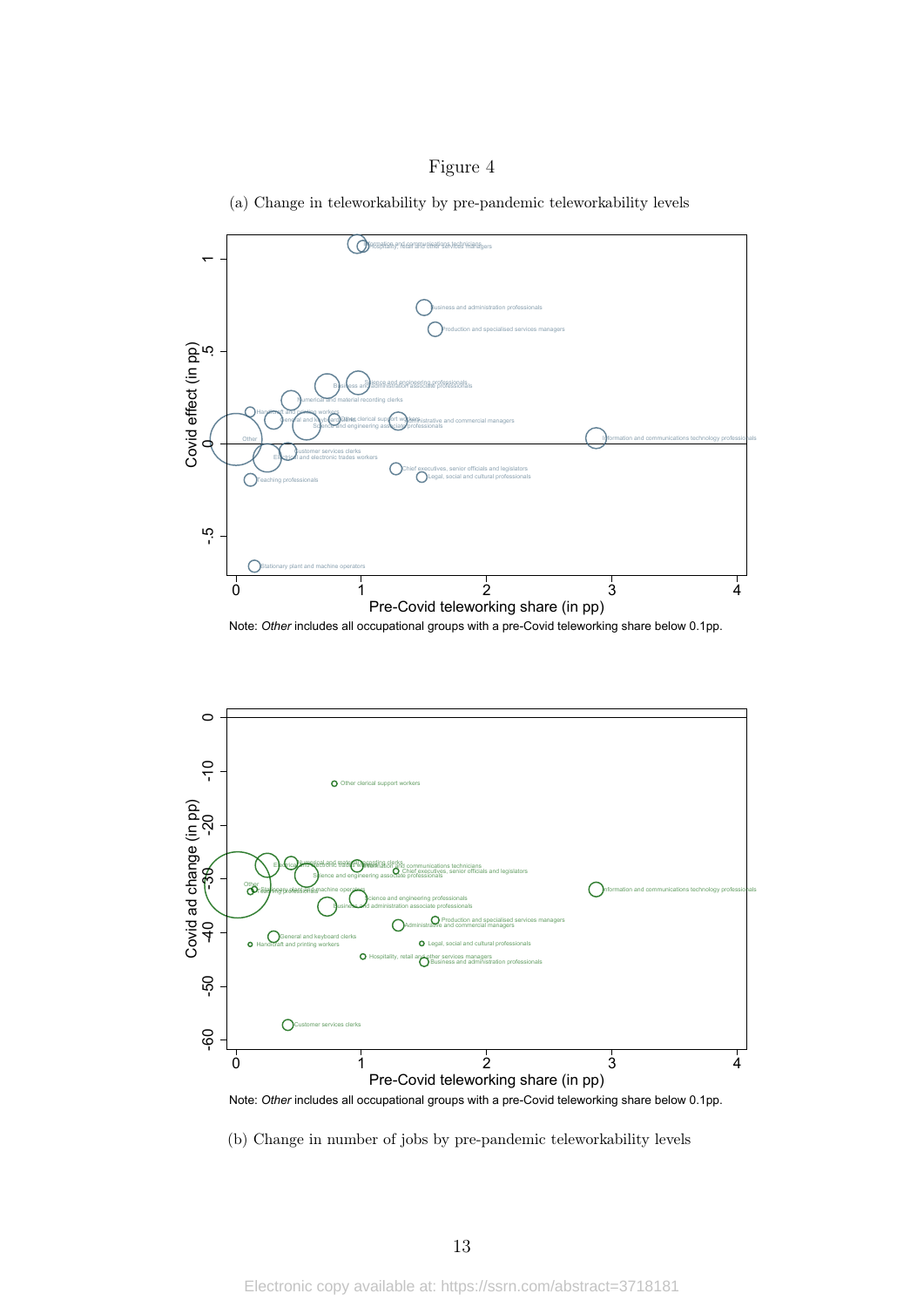<span id="page-15-0"></span>

|                          | (1)                   | (2)                   | (3)                   | (4)                   |
|--------------------------|-----------------------|-----------------------|-----------------------|-----------------------|
| Overall                  | $0.322**$             | $0.299**$             | $0.209***$            | $0.199***$            |
|                          | (0.130)               | (0.126)               | (0.063)               | (0.061)               |
| April                    | $0.514***$<br>(0.096) | $0.478***$<br>(0.094) | $0.242***$<br>(0.065) | $0.229***$<br>(0.064) |
| May                      | $0.250**$<br>(0.095)  | $0.234**$<br>(0.092)  | $0.221***$<br>(0.056) | $0.209***$<br>(0.054) |
| June                     | $0.192*$<br>(0.102)   | $0.175*$<br>(0.100)   | $0.159**$<br>(0.064)  | $0.154**$<br>(0.062)  |
| Occupation FE<br>Firm FE |                       | ✓                     |                       |                       |

Table 4: Impact on teleworking for higher educated

NOTE: 218,999 observations. \*  $p<0.10$ , \*\*  $p<0.05$ , \*\*\*  $p<0.01$ . The dependent variable is a telework-reference indicator. Estimates are reported in percentage points. All regressions control for region, extent of work and required work experience. Standard errors are clustered at the month-year level. Pre-COVID outcome mean: 1.49.

Can our results be interpreted as a structural change in the organization of work, or do they represent the mechanical effect of social distancing rules? One may argue that the increase in the share of teleworkable jobs represents the response of employers to cope with social distancing and limited office space. However, since the end of the lockdown in Austria, many employees were able to return to their workplace. Given that the estimated impact persists throughout June, we interpret the results as an actual organizational change, which may have long-lasting effects.

#### 3.3 Robustness

Our definition of teleworking is solely based on information provided by the employer in job postings. While this procedure allows to easily classify job ads, it is not clear to what extent short job descriptions can actually capture teleworking options. To validate our measure, we consider two external teleworking measures that have been used in recent related studies. [Dingel and Neiman](#page-19-1) [\(2020\)](#page-19-1) construct a teleworking measure ranging from zero to one, which is based on detailed task descriptions from the Occupational Information Network (O\*NET). [Hensvik, Le Barbanchon](#page-19-2) [and Rathelot](#page-19-2) [\(2020](#page-19-2)b) use the American Time Use Survey (ATUS) to estimate the share of work done from home. We merge both measures by ISCO-08 occupation to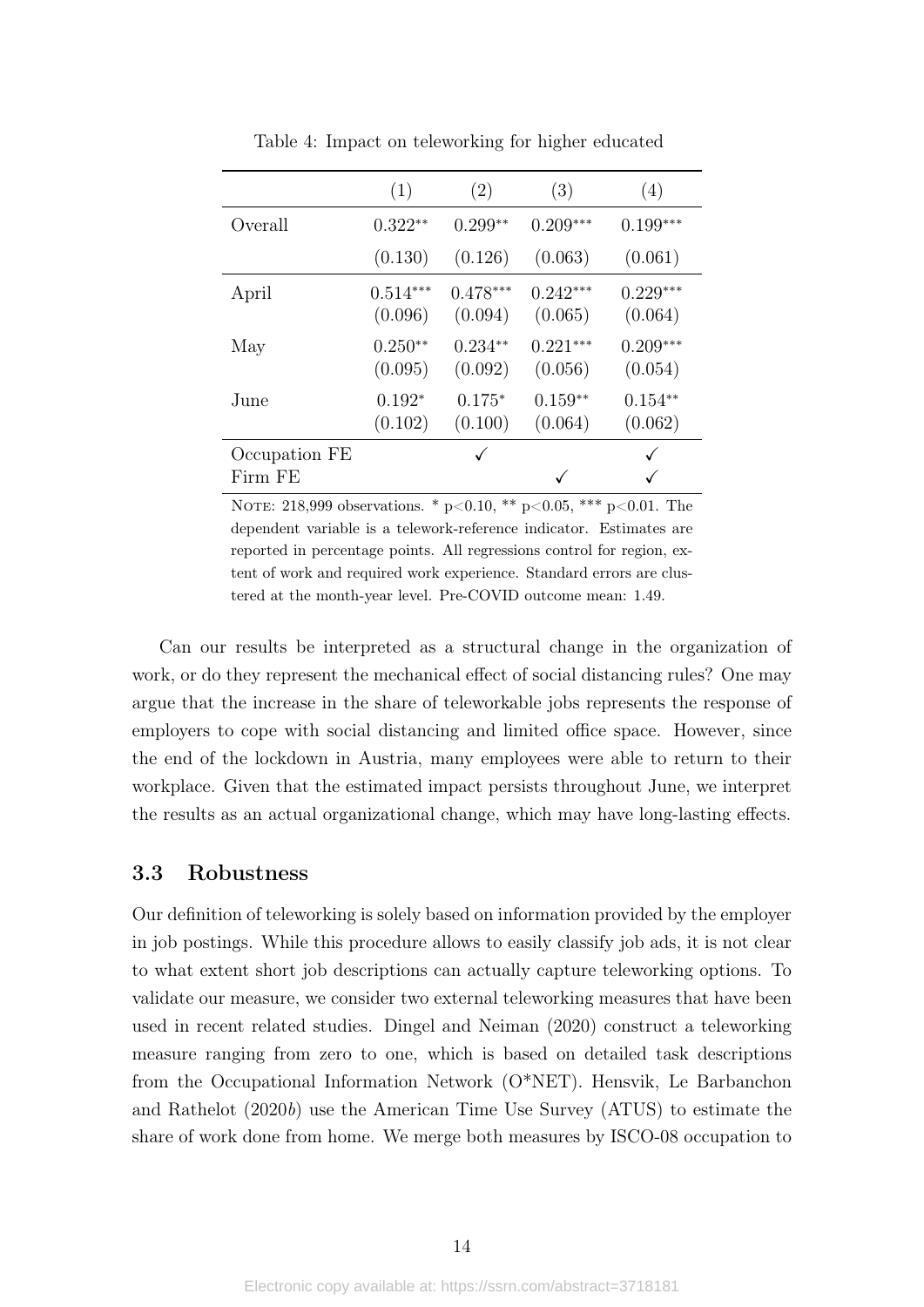our dataset.[5](#page-16-0)

Table [5](#page-16-1) reports high correlations between our teleworking measure, calculated in the pre-pandemic period, and the two external measures  $(O^*NET$  and  $ATUS)$ . Depending on the ISCO level of aggregation, the correlation coefficients range from 0.5 to 0.8. This shows that by and large all three measures lead to a similar classification of teleworkable occupations. Figure [5](#page-17-0) visualizes the relationship between our teleworking measure and the O\*NET classification at the ISCO 2-digit level. Despite the strong correlation, some occupational groups such as teaching professionals are teleworkable according to O\*NET but do not provide teleworking references, and vice versa. While, for example, many tasks of teachers could theoretically be done from home, it may not be a very usual work arrangement for this group of workers.

<span id="page-16-1"></span>

|                   | $\text{ISCO-08}$ 4-digit |     |       | $\text{ISCO-08}$ 2-digit |  |  |
|-------------------|--------------------------|-----|-------|--------------------------|--|--|
|                   | Corr. coef. Groups       |     |       | Corr. coef. Groups       |  |  |
| Job ads - $O*NET$ | 0.588                    | 327 | 0.757 | 38                       |  |  |
| Job ads - ATUS    | 0.543                    | 331 | 0.739 | 38                       |  |  |
| $O*NET - ATUS$    | 0.676                    | 323 | 0.798 | 38                       |  |  |

Table 5: Correlations of teleworking measures

NOTE: Estimated correlations are weighted by the number of job ads in each group. Column 2 and 4 report the number of occupation (sub-)groups for which data are available.

To test the robustness of our finding that teleworkable occupations are not in higher demand, we again estimate crisis effects using all three teleworking measures of occupations as outcome. To make coefficients comparable, we normalize each measure to have mean zero and standard deviation one in the first month of observation. Note that, contrary to results reported in Tables [3](#page-13-0) and [4,](#page-15-0) we do not use actual teleworking references as outcome but the average share of references by occupation observed before the crisis. As shown in Table [6,](#page-17-1) none of the three measures reveals strong differences by teleworkability of occupations. If at all, our results suggest that teleworkable occupations are slightly more affected by the downturn but the estimated coefficients are very small.

<span id="page-16-0"></span> ${}^{5}$ Both datasets are publicly available. [Dingel and Neiman](#page-19-1) [\(2020\)](#page-19-1): [https://github.com/jdingel/DingelNeiman-workathome;](https://github.com/jdingel/DingelNeiman-workathome) [Hensvik, Le Barbanchon and Rath](#page-19-2)[elot](#page-19-2) [\(2020](#page-19-2)b): [https://github.com/tlebarbanchon/home-working-ATUS.](%20https://github.com/tlebarbanchon/home-working-ATUS)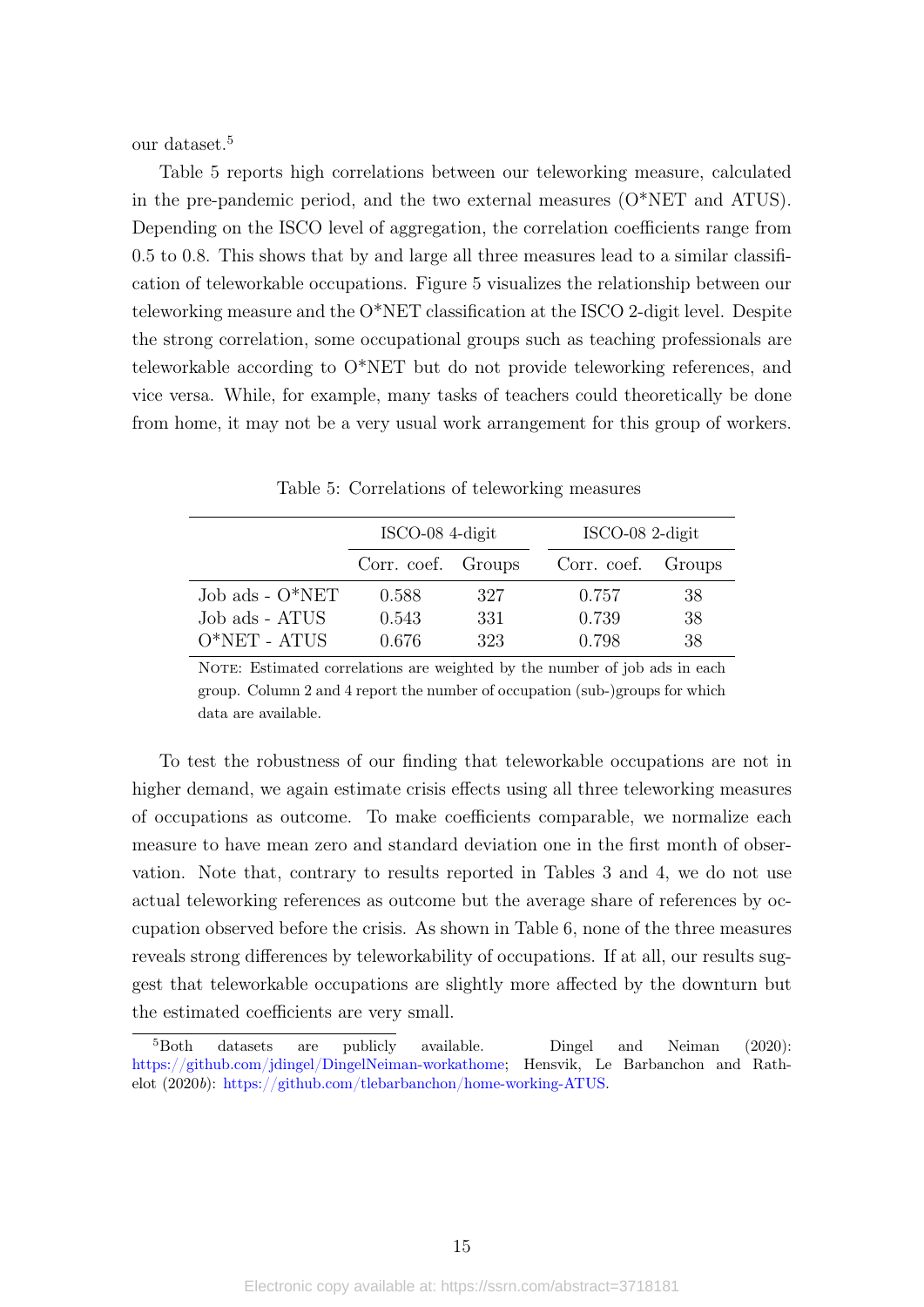<span id="page-17-0"></span>Figure 5: Telework references and O\*NET-based values by ISCO 2-digit groups



<span id="page-17-1"></span>

|         | Ad measure  |                   |             | $O*NET$ measure   |             | ATUS measure      |  |
|---------|-------------|-------------------|-------------|-------------------|-------------|-------------------|--|
|         | (1)         | $\left( 2\right)$ | (1)         | $\left( 2\right)$ | (1)         | $\left( 2\right)$ |  |
| Overall | $-0.005**$  | $-0.001$          | $-0.014***$ | $-0.014***$       | 0.001       | $-0.017***$       |  |
|         | (0.002)     | (0.001)           | (0.004)     | (0.002)           | (0.004)     | (0.003)           |  |
| April   | $0.005***$  | $-0.001$          | 0.001       | $-0.010***$       | $0.014***$  | $-0.009***$       |  |
|         | (0.002)     | (0.002)           | (0.002)     | (0.002)           | (0.001)     | (0.001)           |  |
| May     | $-0.010***$ | $-0.001$          | $-0.018***$ | $-0.017***$       | 0.001       | $-0.017***$       |  |
|         | (0.002)     | (0.001)           | (0.002)     | (0.002)           | (0.001)     | (0.001)           |  |
| June    | $-0.011***$ | $-0.001$          | $-0.025***$ | $-0.016***$       | $-0.013***$ | $-0.025***$       |  |
|         | (0.002)     | (0.002)           | (0.002)     | (0.002)           | (0.001)     | (0.001)           |  |
| Firm FE |             |                   |             |                   |             |                   |  |

Table 6: Impact on teleworkable occupations

NOTE: 1,311,062 observations. \*  $p<0.10$ , \*\*  $p<0.05$ , \*\*\*  $p<0.01$ . The dependent variable is the respective occupation-level teleworking measure. All measures are normalized to have mean zero and standard deviation one in the first period. All regressions control for region, extent of work, required work experience and level of education. Standard errors are clustered at the month-year level.

## 4 Conclusions

The COVID-19 pandemic has caused an unprecedented sudden shock to the labor market. Within days, many businesses were put on hold and a large share of the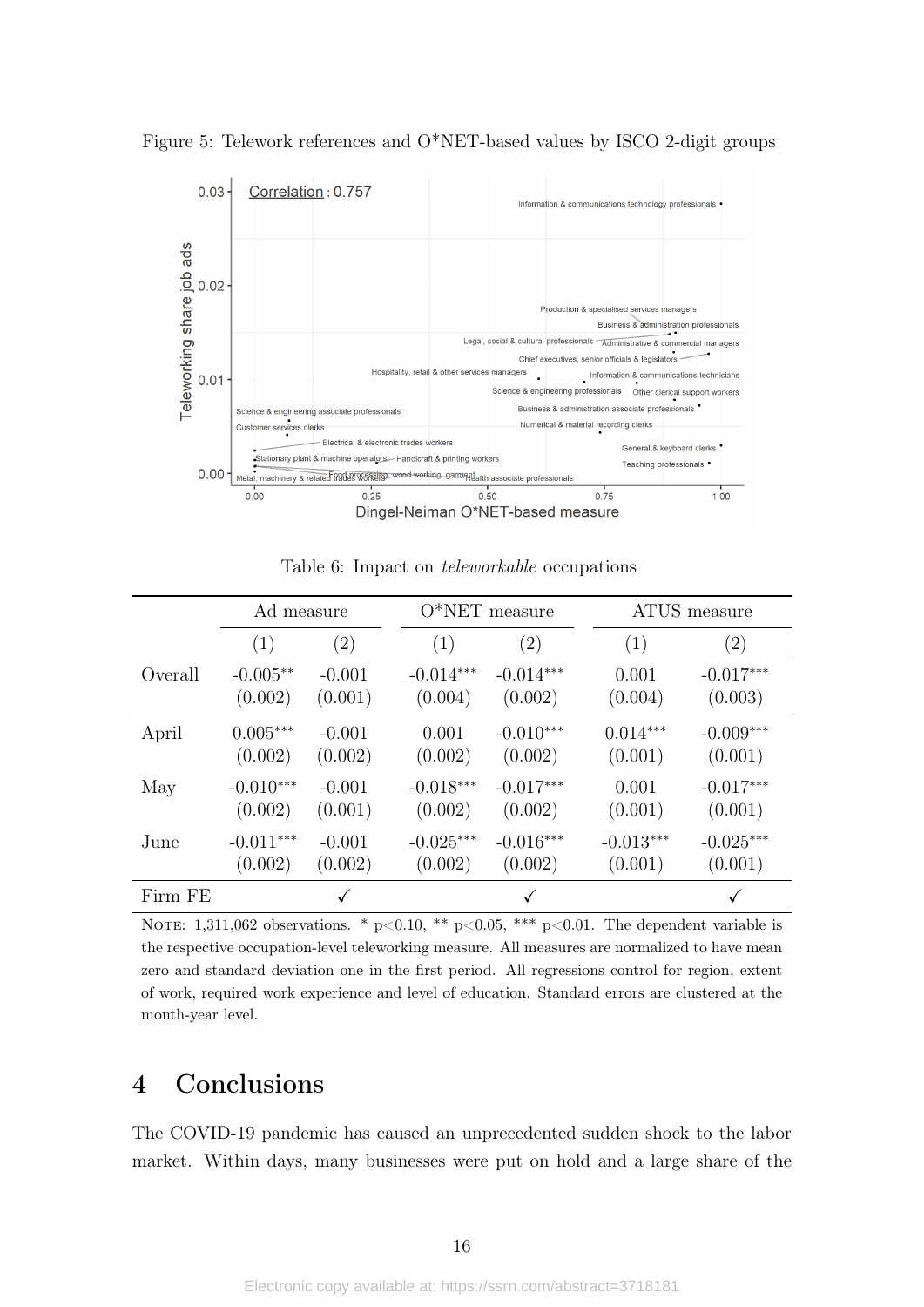workforce was not allowed to return to their workplace. This study provides novel evidence on the immediate effect on labor demand by examining changes in vacancy postings. Using data from the largest Austrian job board, we document a substantial drop in vacancies during the first months of the crisis. The decrease in labor demand affected all skill groups to a similar extent. For the remaining ads, we observe that employers reduce wage offers to new hires.

The shock was unique in the sense that despite the restrictions many jobs could still be done from home. This raises the question to what extent physical presence is still required when many workers can complete their tasks remotely in today's economy. Improvements in IT and communication technologies have substantially increased the feasibility of teleworking over the last decades. It is possible that many firms have not made use of these opportunities yet and still rely on traditional work arrangements. Some employers may fear that workers are less productive at home due to distractions and the lack of suitable equipment. If experiences with remote work during the pandemic are positive, this crisis might lead to persistent changes.

Our analysis indeed shows that employers are more likely to offer teleworking to new hires. Due to the crisis, some firms might have realized that telework is a feasible option for them. Yet, there is no evidence that the negative demand shock in the first months of the pandemic is less pronounced for occupations that were associated with teleworking before the crisis. Using two alternative measures of teleworkability, we obtain very similar results. It is possible that other occupationspecific demand shocks are correlated with telework and thus disguise potential increases in the demand for teleworkable occupations.

A large-scale switch to teleworking represents a fundamental change in the labor market. If physical location does not matter anymore for some occupations, workers become much more mobile and worker competition increases in the absence of local labor markets. Workers and firms will also be able to save commuting time and expenses. It remains to be seen if the increase in teleworking opportunities caused by the pandemic prevails. Future research will show whether the observed changes persist in the long run when all contact restrictions are lifted again and the labor market has fully recovered from the economic downturn.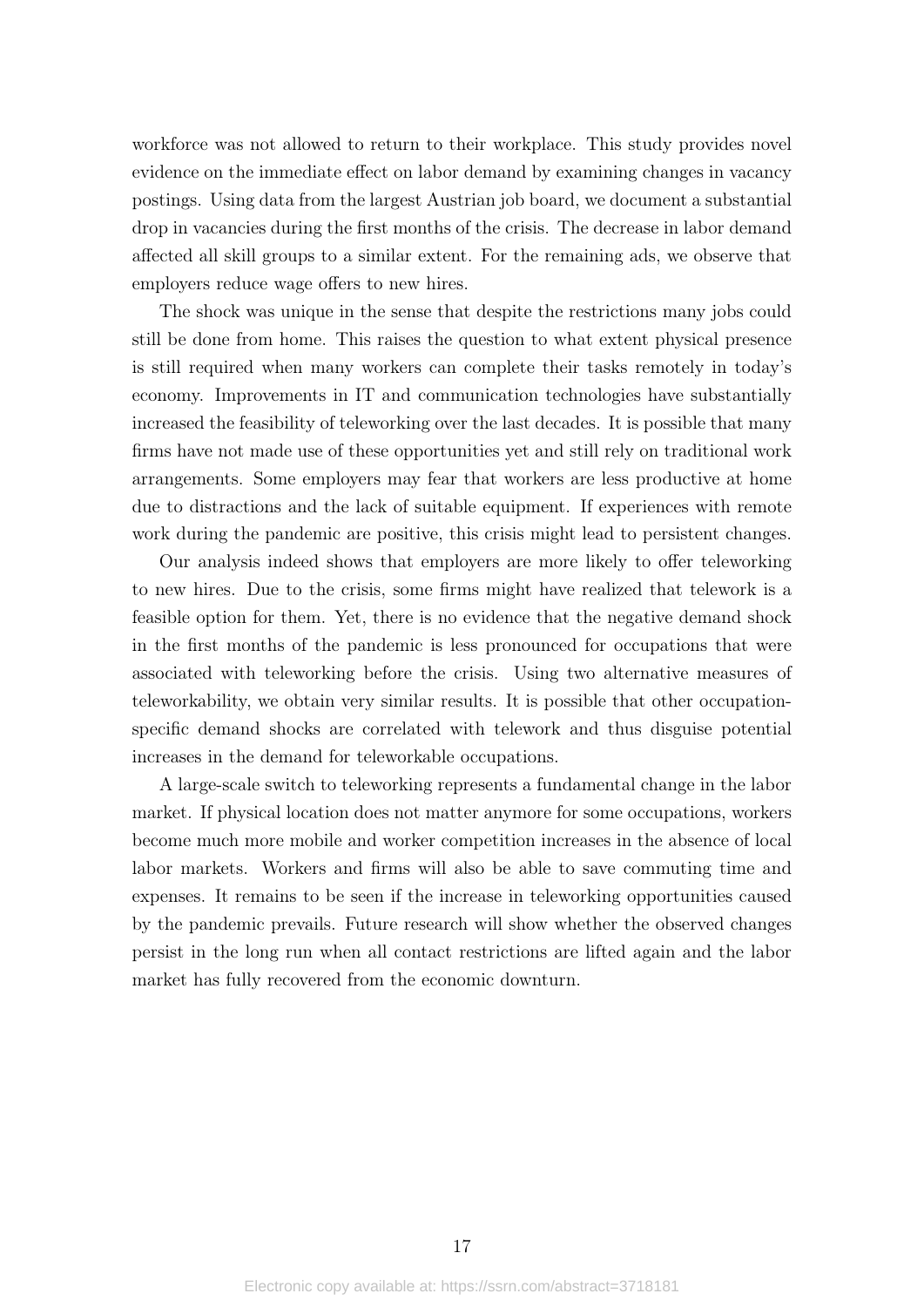### References

- <span id="page-19-8"></span>Bick, Alexander, Adam Blandin, and Karel Mertens. 2020. "Work from home after the COVID-19 outbreak." CEPR Discussion Paper No. 15000.
- <span id="page-19-4"></span>Bloom, Nicholas, James Liang, John Roberts, and Zhichun Jenny Ying. 2015. "Does working from home work? Evidence from a Chinese experiment." Quarterly Journal of Economics, 130(1): 165–218.
- <span id="page-19-6"></span>Boeri, Tito, Alessandro Caiumi, and Marco Paccagnella. 2020. "Mitigating the work-safety trade-off." CEPR Press - Covid Economics.
- <span id="page-19-9"></span>Brynjolfsson, Erik, Daniel Rock, John Horton, Adam Ozimek, Garima Sharma, and Hong Yi Tu Ye. 2020. "COVID-19 and remote work: An early look at US data." NBER Working Paper No. 27344.
- <span id="page-19-11"></span>Cheron, Arnaud, and Bruno Decreuse. 2017. "Matching with phantoms." Review of Economic Studies, 84(3): 1041–1070.
- <span id="page-19-1"></span>Dingel, Jonathan I., and Brent Neiman. 2020. "How many jobs can be done at home?" Journal of Public Economics, 189.
- <span id="page-19-7"></span>Eurofound. 2020. "Living, working and COVID-19: First findings, April 2020." COVID-19 series, Publications Office of the European Union, Luxembourg.
- <span id="page-19-0"></span>Hensvik, Lena, Thomas Le Barbanchon, and Roland Rathelot. 2020a. "Job search during the COVID-19 crisis." CEPR Discussion Paper No. 14748.
- <span id="page-19-2"></span>Hensvik, Lena, Thomas Le Barbanchon, and Roland Rathelot. 2020b. "Which jobs are done from home? Evidence from the American Time Use Survey." IZA Discussion Paper No. 13138.
- <span id="page-19-10"></span>Hershbein, Brad, and Lisa B. Kahn. 2018. "Do recessions accelerate routinebiased technological change? Evidence from vacancy postings." American Economic Review, 108(7): 1737–72.
- <span id="page-19-5"></span>Mas, Alexandre, and Amanda Pallais. 2017. "Valuing alternative work arrangements." American Economic Review, 107(12): 3722–59.
- <span id="page-19-3"></span>Oettinger, Gerald S. 2011. "The incidence and wage consequences of home-based work in the United States, 1980-2000." Journal of Human Resources, 46(2): 237– 260.